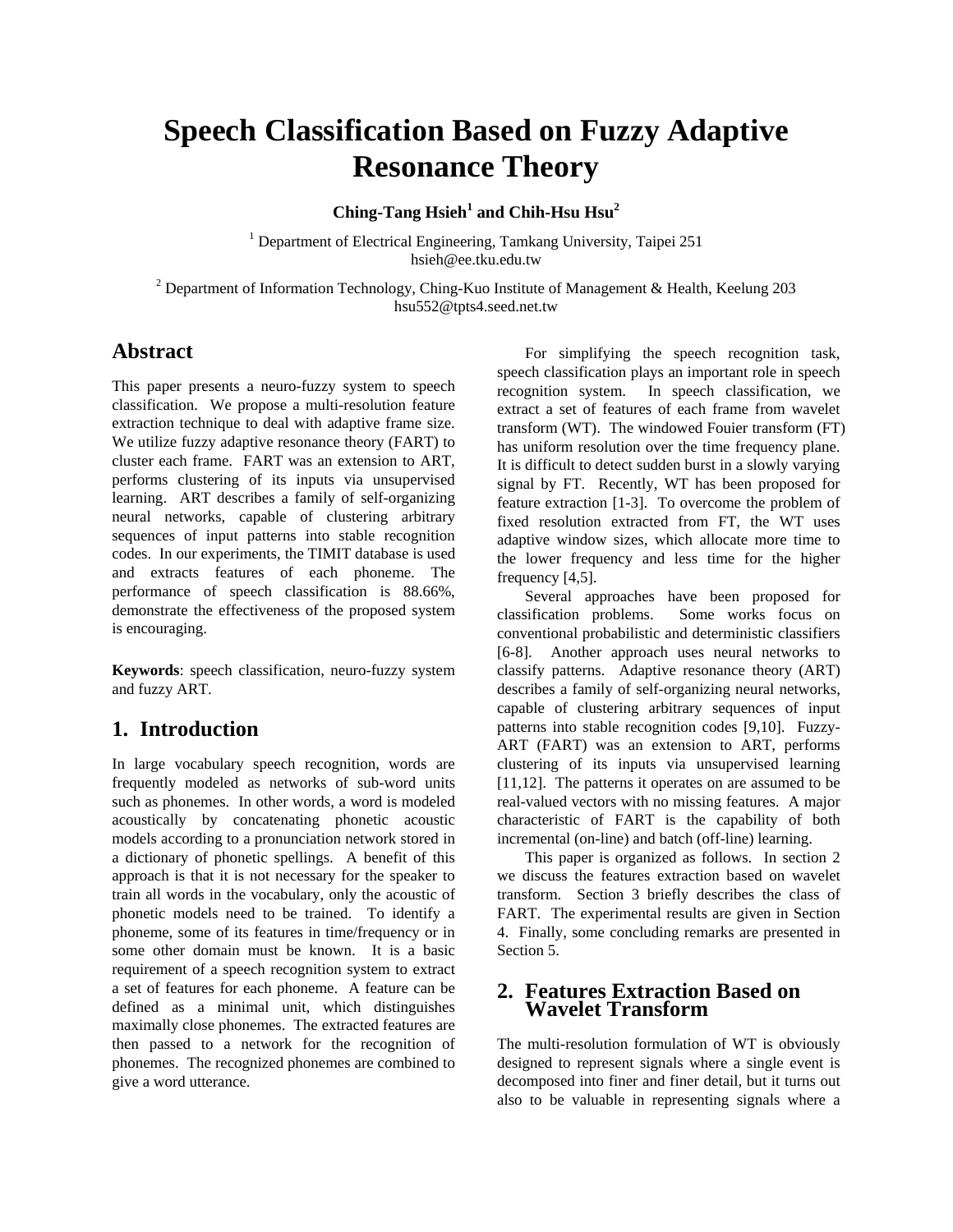time-frequency or time-scale description is desired even if no concept of resolution is needed. In many applications, one studies the decomposition of a signal in terms of basis function. For example, stationary signals are decomposed into the Fourier basis using FT. For nonstationary signals (i.e. signals whose frequency characteristics are time-varying like music, speech, image, etc.) the Fourier basis is ill-suited because of the poor time-localization. The classical solution to this problem is to use the short-time (or windowed) Fourier transform (STFT). However, the STFT has several problems, the most severe being the fixed time-frequency resolution of the basis functions. Wavelet techniques give a new class of bases that have desired time-frequency resolution properties. The "optimal" decomposition depends on the signal studied.

Each function in a basis can be considered schematically as a tile in the time-frequency plane, where most of its energy is concentrated. Nonoverlapping tiles can schematically capture orthonormality of the basis functions. With this assumption, the time-frequency tiles for the standard basis and the Fourier basis are shown in Fig. 1.



Fig. 1 (a) Standard time domain basis (b) Standard frequency domain basis

The discrete wavelet transform (DWT) is another signal –independent tiling of the time-frequency plane suited for signals where high frequency signal components have shorter duration than low frequency signal components. Fig. 2 shows the corresponding tiling description, which illustrates time-frequency resolution properties of a DWT basis.



Fig. 2 Three-scale of wavelet basis.

The definition of the scaling function  $\phi_{i,k}(t)$  and wavelet function  $\psi_{j,k}(t)$  is given by [4,5].

$$
\phi_{j,k}(t) = 2^{j/2} \phi(2^{j}t - k) \qquad j,k \in \mathbb{Z}
$$
 (1)

$$
\psi_{j,k}(t) = 2^{j/2} \psi(2^{j}t - k) \qquad j,k \in \mathbb{Z}
$$
 (2)

This two-variable set of basis function is used in a way similar to the short time Fourier transforms. A set of expansion functions such that any signal can be represented by the series

$$
f(t) = \sum_{k} c_{j+1}(k)\phi_{j+1,k}(t)
$$
 (3)

or in terms of the next scale as

$$
f(t) = \sum_{k} c_j(k)\phi_{j,k}(t) + \sum_{k} d_j(k)\psi_{j,k}(t)
$$
 (4)

A signal space of multi-resolution approximation is decomposed by WT in an approximation (lower resolution) space and a detail (higher resolution) space. In order to generate a basis system that would allow higher resolution decomposition at higher frequencies, we will iterate the WT recursively to divide the approximation space, giving a left binary tree structure. The wavelet packet (WP) was proposed by Ronald Coifman [13] to allow a finer and adjustable to particular signals or signal classes.

#### **3. Fuzzy Adaptive Resonance Theory**

ART describes a family of self-organizing neural networks, capable of clustering arbitrary sequences of input patterns into stable recognition codes [9,10]. Grossberg attempted to address the stability-plasticity dilemma: how can a learning system remain plastic (adaptive) in response to new, unseen information, yet remain stable in response to irrelevant information? How can a system preserve its already acquired knowledge and at the same time be flexible enough to accommodate new information to be store? How can the system decide when to alternate from the stable to the plastic state and vice verse? Grossberg's answer to the stability-plasticity dilemma was the ART. In an ART-based network, information reverberates between the network's layers. Learning is possible in the network, when resonance of the neural activity occurs. According to ART, resonance occurs (1) when an already learned pattern is presented and the network recalls / recognizes it and (2) when a novel input pattern is presented, the network realizes that the pattern constitutes new information and then enter resonant state to memorize it.

FART was an extension to ART, performs clustering of its inputs via unsupervised learning [11,12]. The patterns it operates on are assumed to be real-valued vectors with no missing features. Also, FART is an exemplar-based method for clustering,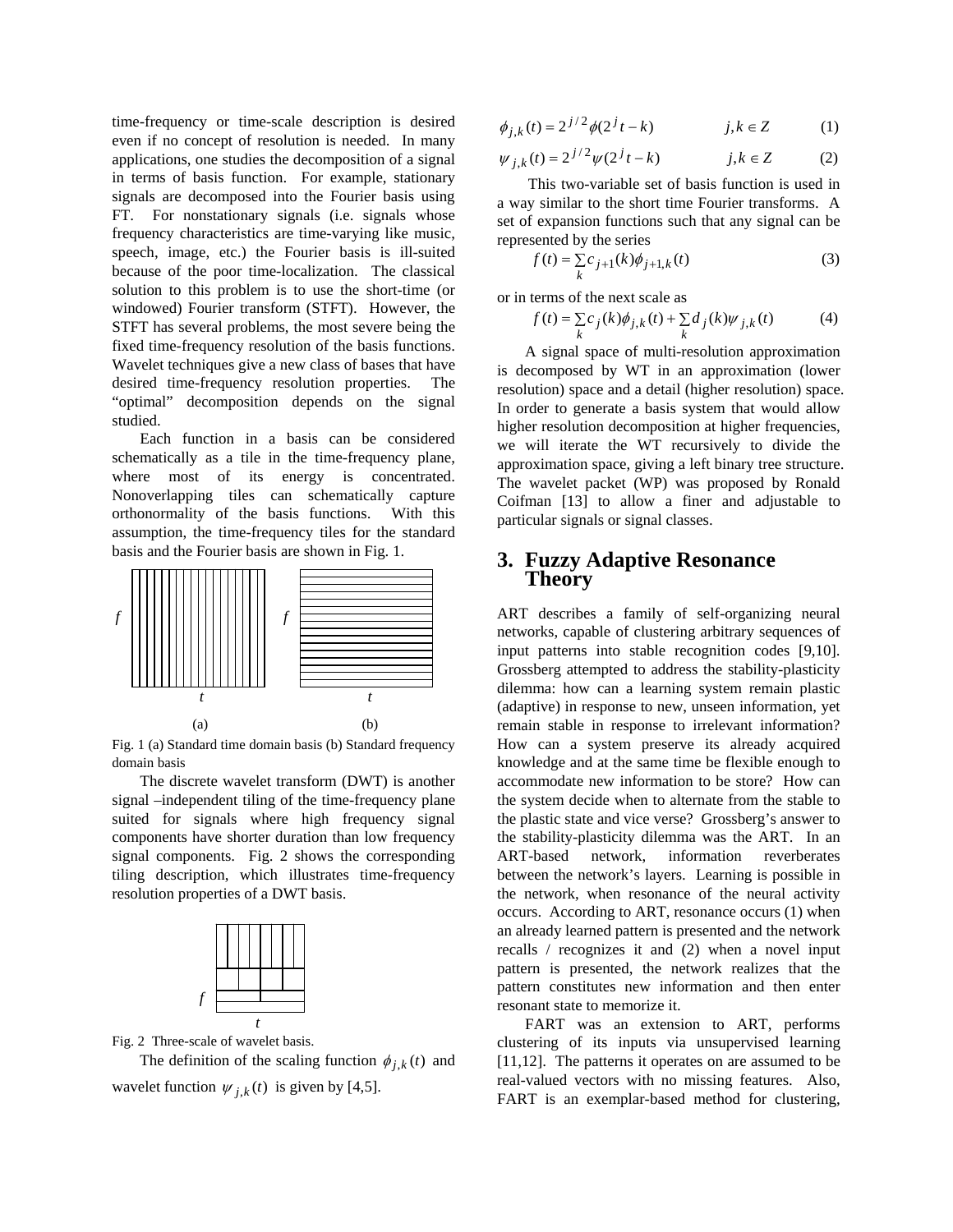meaning that instead of memorizing individual patterns it aggregates them into unique category via the use of (in general, overlapping) hyper-rectangles, which define groupings of patterns. Forming groups out of a mass of observations is a form of compression, which FART uses to form abstract rules about the distribution of the data and achieves generalization.

A major characteristic of FART is the capability of both incremental (on-line) and batch (off-line) learning. In the former case, the system is capable of incorporating new evidence about its environment as it becomes available. In the later one, the training set is repeatedly presented until the system learns the presented knowledge either to perfection or to an acceptable degree of accuracy.

A block diagram of a FART module is displayed in Fig. 3, and is comprised by two major subsystems. The attentional subsystem itself consists of three layers of neurons. If the dimensionality of input patterns is M, the module's F0 layer has M nodes and is a pre-processing stage that complete encodes the input patterns. It requires that its input vectors have their entire feature values normalized between 0 and 1. In other words, FART's input domain is M-dimension. F0 transforms an input vector to 2M-dimension, which serves as an input vector to the F1 layer. Although complement coding doubles the size of input patterns, it turns out to be essential for FART to perform clustering. Layer F1 has 2M nodes, while F2 has a large enough number of nodes that will allow the FART module to perform its learning task. All nodes in F1 are interconnected with all nodes in F2 via bottom-up and top-down weights.



Fig. 3 Block diagram of Fuzzy ART.

FART employs localized rather than distributed learning. The later one applies to multi-layer perceptrons (MLP), in order to learn a single pattern; many weights have to be updated. However, learning a particular pattern in FART only involves the template modification of a single node, whether a category updates or a category creation takes place. Thus, updating weights in FART's learning lies primarily in the search (the combination of repetitive node competition and performing the vigilance test) for a suitable category.

When a single pattern x is being presented, the basic steps of FART training and performance phase are outlined in the below.

For each category j, the category choice function (CCF)  $T(w_i | x)$  is defined as

$$
T(w_j \mid \underline{x}) = \frac{\left| \underline{x} \wedge w_j \right|}{\alpha + \left| w_j \right|} \tag{5}
$$

The CCF reflect the degree to which the weight vector wj is a fuzzy subset of the input vector x. The category match function (CMF)  $\rho(w_i | x)$  is defined as

$$
\rho(w_j \mid \underline{x}) = \frac{\left| \underline{x} \wedge w_j \right|}{\left| \underline{x} \right|} \ge \rho \tag{6}
$$

Resonance occurs if the CMF of the chosen node meets the vigilance criterion. The weight vector wJ is updated according to the equation

$$
w_J^{(new)} = \beta(\underline{x} \wedge w_J^{(old)}) + (1 - \beta)w_J^{(old)}
$$
\n
$$
B = 1
$$
\n(7)

Fast learning corresponds to setting  $\mu$ 

- 1. Present pattern x.
- 2. Calculate the category choice function (CCF) values  $T(w_i | x)$  for all nodes in the F<sub>2</sub> layer according to Eq. (5).
- 3. Find the smallest node index J, such as  $J = \arg \max_{j} \{T(w_j | \underline{x})\}$  (8)
- 4. Perform the vigilance test (VT) for node J as in Eq. (6).
- 5. If node J passes the VT, proceed to step 6. Otherwise, reset node J and return back to step 3.
- 6. If FART operates in performance phase, report that  $x$  is associated to category J, then update J according to Eq. (7) or, if J is uncommitted, report that  $x$  is a novel pattern.
- 7. Reinstate the active status of all nodes that have been reset during the node selection search.

In general, FART training may produce overlapping categories, that is, the intersection of some hyper-rectangles corresponding to FART categories might be non-empty. A pattern located inside the intersection of some categories will choose the categories of smallest size.

## **4. Experimental Results**

In speech classification experiments, the database is the Texas Instrument / Massachusetts Institute of Technology (TIMIT) acoustic-phonetic corpus of read